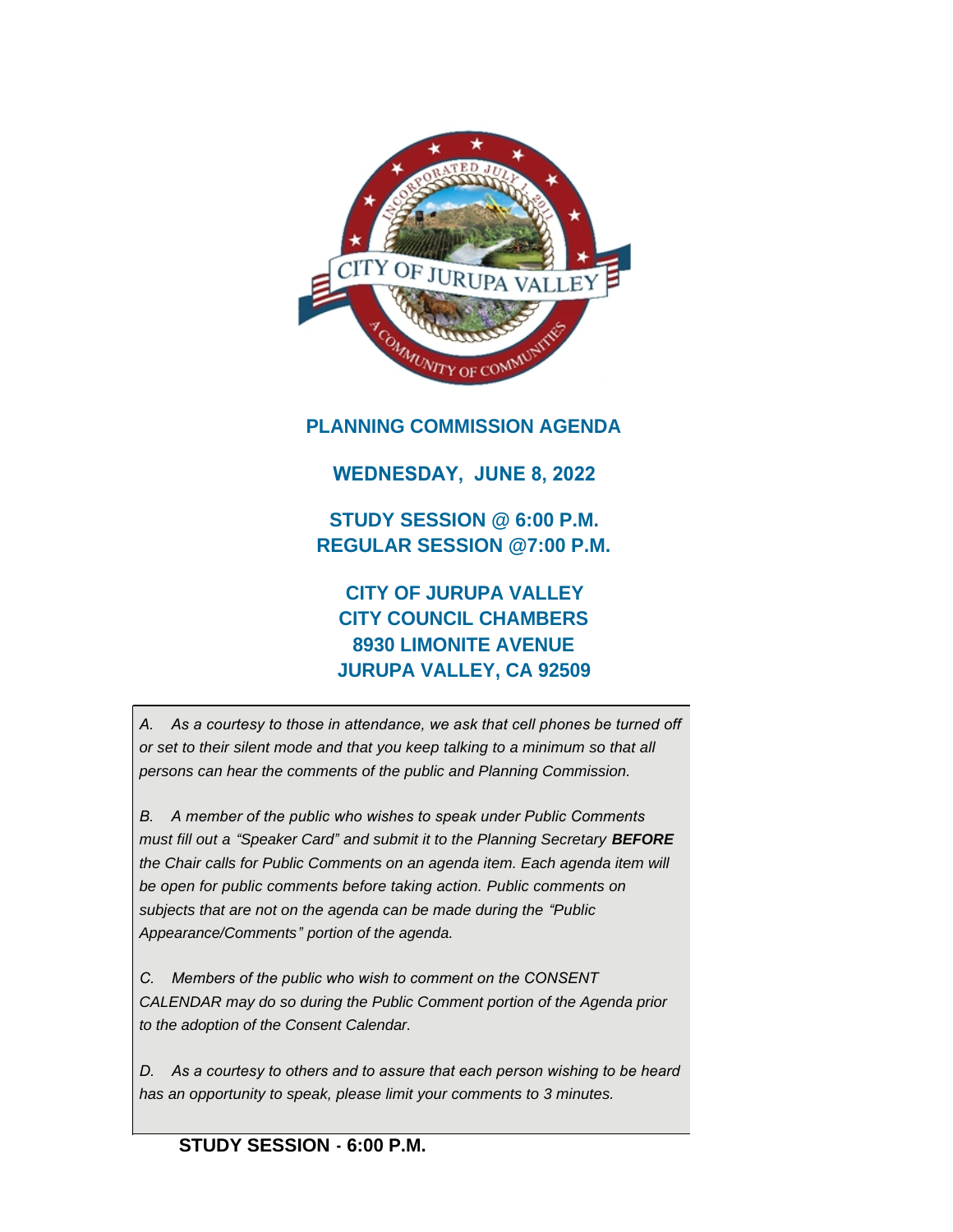# **I. CALL TO ORDER AND ROLL CALL**

| <b>CHAIR</b>         | <b>COMMISSIONERS</b> |
|----------------------|----------------------|
| I HAKAN JACKSON      | <b>PENNY NEWMAN</b>  |
|                      | <b>ARLEEN PRUITT</b> |
| <b>CHAIR PRO TEM</b> | <b>LAURA SHULTZ</b>  |
| ARMANDO CARMONA      |                      |

# **II. PUBLIC APPEARANCE/COMMENTS (30 MINUTES)**

## **III. COMMISSION BUSINESS**

# **ITEM NO. 1**

**STUDY SESSION:** Overview of CAL Fire/Riverside County Fire Department

Presentation by Jeff Veik, Deputy Chief, regarding the CAL Fire/Riverside County Fire Department.

# **REGULAR SESSION - 7:00 P.M.**

# **I. CALL TO ORDER AND ROLL CALL**

| <b>CHAIR</b>         | <b>COMMISSIONERS</b> |
|----------------------|----------------------|
| <b>HAKAN JACKSON</b> | <b>PENNY NEWMAN</b>  |
|                      | <b>ARLEEN PRUITT</b> |
| <b>CHAIR PRO TEM</b> | <b>LAURA SHULTZ</b>  |
| ARMANDO CARMONA      |                      |

## **II. PLEDGE OF ALLEGIANCE**

## **III. PUBLIC APPEARANCE/COMMENTS (30 MINUTES)**

## **IV. COMMISSION BUSINESS**

## **ITEM NO. 1**

**CONTINUED STUDY SESSION (if necessary):** Overview of CAL Fire/Riverside County Fire Department

Presentation by Jeff Veik, Deputy Chief, regarding the CAL Fire/Riverside County Fire Department.

# **V. CONSENT CALENDAR**

**Agenda Items 2, 3 and 4 are Consent Calendar Items. All may be approved by adoption of the Consent Calendar, by one (1) motion. There will be no separate discussion of these items unless Member(s) of the Planning Commission request that**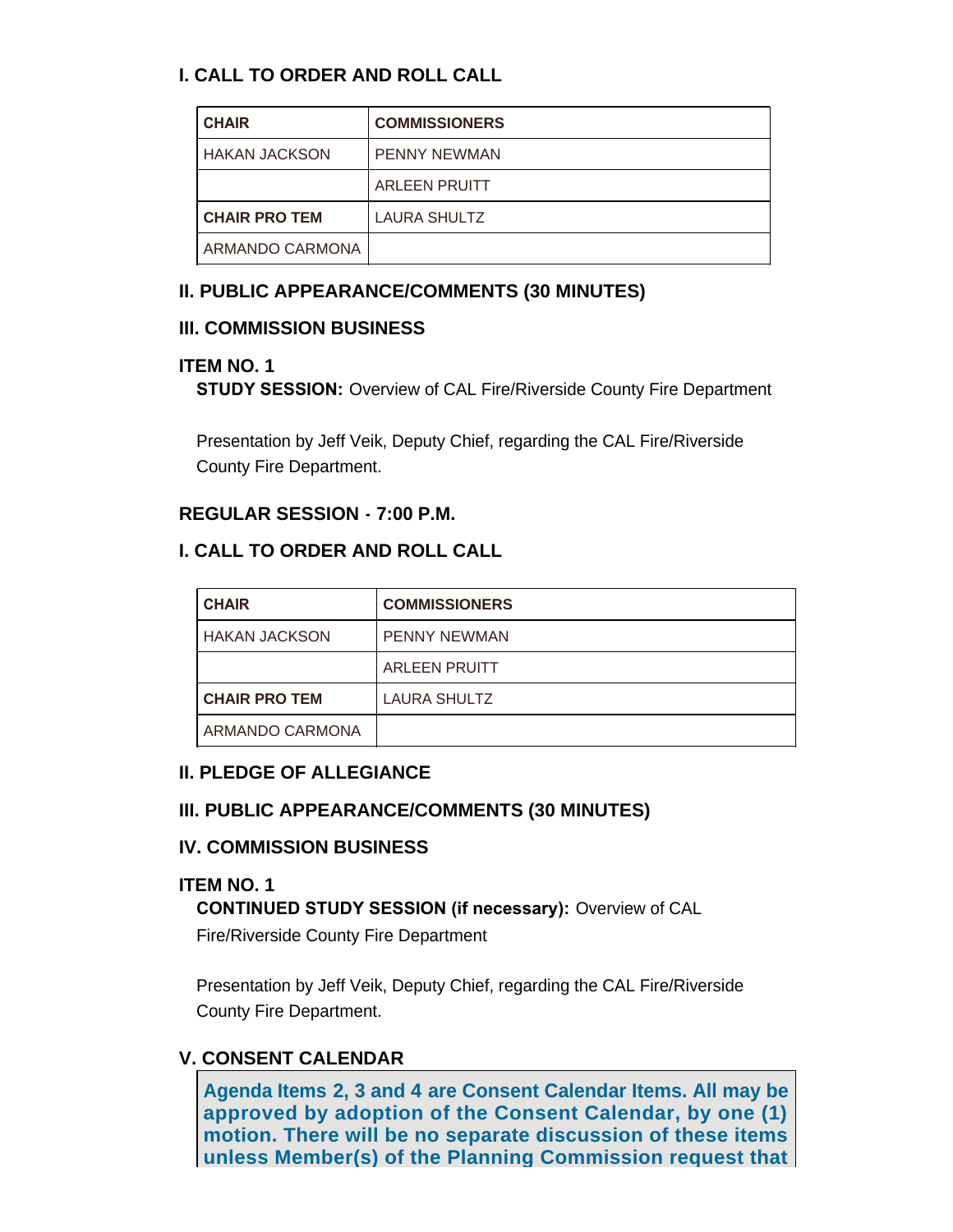**unless Member(s) of the Planning Commission request that specific items be removed from the Consent Calendar for separate discussion and action.** 

#### **ITEM NO. 2**

Approval of Agenda

## **ITEM NO. 3**

Approval of the Minutes

• May 25, 2022 Regular Meeting

Documents:

#### **[ITEM NO. 3.PDF.PDF](https://www.jurupavalley.org/AgendaCenter/ViewFile/Item/716?fileID=686)**

#### **ITEM NO. 4**

Summary of City Council Actions and Development Update

Documents:

#### **[ITEM NO. 4.PDF](https://www.jurupavalley.org/AgendaCenter/ViewFile/Item/717?fileID=687)**

#### **ITEM NO. 5**

Consideration of any items removed from Consent Calendar

#### **VI. PUBLIC HEARINGS**

#### **ITEM NO. 6**

**PROJECT:** Zoning Code Amendment No. 22003 amending the City of Jurupa Valley Municipal Code by revising the W-1 Zone (Section 9.225.010) pertaining to Watercourse, Watershed and Conservation areas.

**RECOMMENDATION:** By motion, adopt Resolution No. 2022 -06-08-01 recommending that the City Council approve Zoning Code Amendment No. 22003 (ZCA 22003) revising the W-1 Zone (Watercourses, Watersheds and Conservation Areas) (Section 9.225.010) of the Jurupa Valley Municipal Code.

Documents:

#### **[ITEM NO. 6.PDF](https://www.jurupavalley.org/AgendaCenter/ViewFile/Item/720?fileID=688)**

## **VII. COMMISSION BUSINESS**

None.

## **VIII. PUBLIC APPEARANCE/COMMENTS (30 MINUTES)**

## **IX. PLANNING COMMISSIONER'S REPORTS AND COMMENTS**

## **X. COMMUNITY DEVELOPMENT DEPARTMENT REPORT**